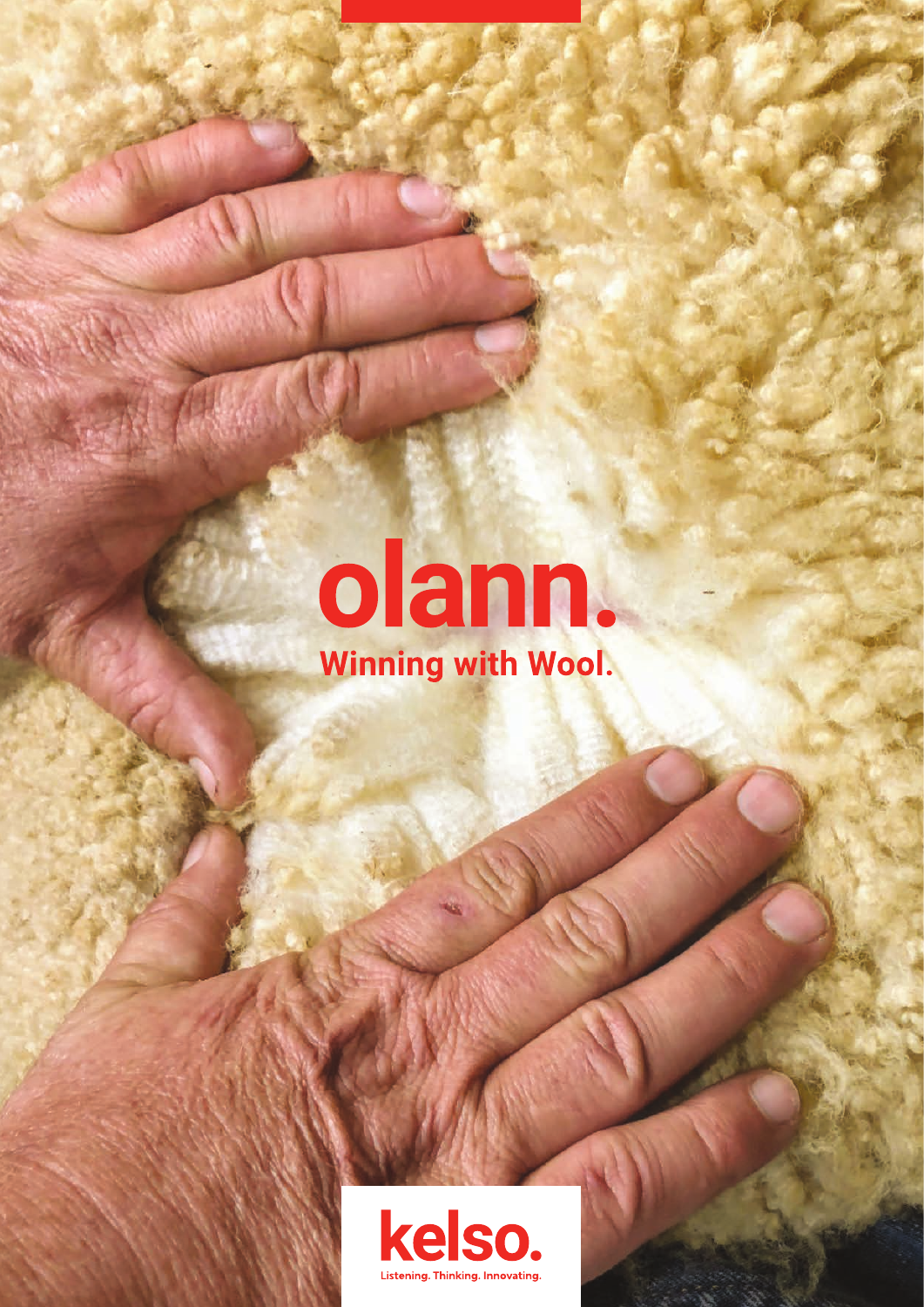# stroke of luck

19 years ago, Western Australian farmers, Roger and Annabelle House got talking to some Rabobank managers from New Zealand at the Rabobank Executive Development Programme for Primary Producers at Macquarie University in Sydney.

Roger, a progressive and innovative farmer, was looking for breeding opportunities.

This chance introduction resulted in a visit to New Zealand for a meet and greet with the Kelso team.

Known for his willingness to trial and adopt new ideas, Roger returned to Australia with semen from an elite Kelso ram team bred for fertility, growth and meat yield to put over his top merino ewes.



Roger has taken semen from elite Kelso rams out of New Zealand every subsequent year since 2003.

In 2018, Roger sent over semen from a Kelso ram he had bred,

177/14 who was carrying an 18-micron fleece.

We had a lightbulb moment or some would say, a fortunate stroke of luck. Since 2018, Kelso Genetics has been importing semen and embryos from Roger and Annabelle's Kelso flock to establish the Olann flock to where it is today.

Olann means Kelso Genetics is in a position to deliver a true high-performing dual purpose ram to farmers throughout New Zealand.

Olann is a solution to our strong wool farmers' 30-year old problem – wool. Today shearing is a cost with no benefit  $-$  with Olann genetics shearing will generate \$30/ewe or more. Our farmers say that's the best news they've heard in years.

### Listening. Thinking. Innovating.

Since Kelso's origins in the 1980's we've been driven by one key question - Will this add more value to farmers?

Kelso Genetics founder Roger Marshall, pioneered the modern crossbred sheep which has had a massive impact on fertility, growth rate and meat yield. This has had a positive impact on the sheep industry.

Many of the farmers who dared to use the new breed in the 1980's remain loyal Kelso customers today and their feedback drives our innovation.

We farm our sheep in true commercial conditions. At 400 metres above sea level, Kelso's home farm, Lunesdale in Central Hawkes Bay is the ideal base for our breeding flocks, with over 3300 recorded ewes and 1500 ewe hoggets.

For Kelso, this means we can deliver rapid genetic gain for our farmers and this helps to improve their bottom line.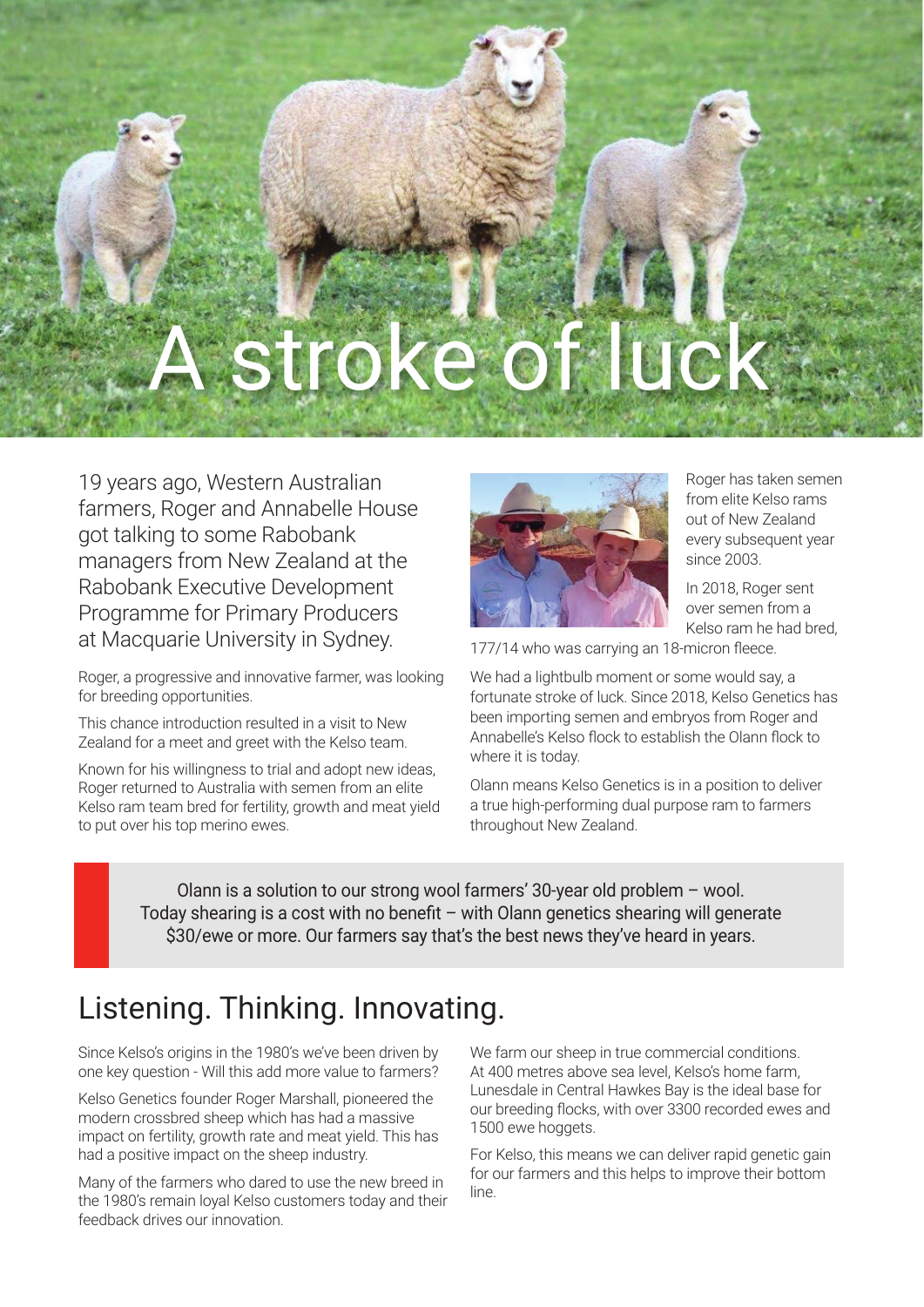# Developing the flock

In September 2019, Matt Holden & Hamish Bibby travelled to Kojonup, Western Australia to meet with Roger & Annabelle House. This was where the selection and development of the Olann flock began.

The graph below shows how we have developed the Olann genetics over the past 4 years.



Jan 2018 | 100 straws imported

- Jan 2019 300 straws imported
- Jan 2020 350 straws and 350 embryos imported
- Jan 2021 350 straws imported
- Jan 2022 350 straws imported



250 Embryos inserted into

recipient Kelso ewes.

250 Kelso Olann ewes articially inseminated with Australian genetics

**To satisfy the anticipated demand for Olann genetics, our vision is to grow the Olann flock to 500 ewes. Using breeding technologies like embryo transfer and artificial insemination, it will enable us to scale up supply and give more farmers the ability to make more money from wool on a dual purpose maternal sheep.** 

## How Olann performs on-farm

| <b>Flock</b> | <b>Avg Birth</b><br><b>Date</b> | Avg<br><b>Weaning</b><br><b>Date</b> | Avg<br><b>Weaning</b><br><b>Weight</b> | <b>Avg Growth</b><br>$-3.5kg$ BW | Avg LW 8<br><b>Date</b> | Avg LW 8 | <b>Avg EMA</b>         |
|--------------|---------------------------------|--------------------------------------|----------------------------------------|----------------------------------|-------------------------|----------|------------------------|
| Kelso.M      | 8/9/20                          | 28/12/20                             | 40kg                                   | 330g/day                         | 1/4/21                  | 47.5kg   | 15.5cm <sup>2</sup>    |
| <b>Olann</b> | 8/9/20                          | 18/12/20                             | 41 <sub>kg</sub>                       | 375g/day                         | 1/4/21                  | 53.5.kg  | $17.3$ cm <sup>2</sup> |

| <b>Flock</b> | <b>Clean</b> | <b>Greasy</b> | Yield | <b>Micron</b> |
|--------------|--------------|---------------|-------|---------------|
| Kelso.M      | \$3.20/kg    | 2.33/kg       | 72.9  | 33.1          |
| Olann        | \$6.10/kg    | 4.37/kg       | 72.8  | 27.3          |



### Our science

The Kelso breeding strategy is based on a disciplined approach with a large scale, recorded base, which we upgrade and modify as farmers' needs change. We work alongside the best geneticists in the business – AbacusBio to apply their ANI-MATE software system, Animal Breeding Services artificial insemination and embryo transplant programmes, Genomnz DNA parentage and AgResearch Sheep Genomic 60K Plus and Allflex RFID electronic ear tags.



"A key feature of Kelso's breeding programmes has been the early adoption of new technologies to drive their genetic improvement for the benefit of their clients. The Olann flock uses the same science-informed approach with the aim of producing a profitable high performing dual purpose sheep with a focus on mid-micron wool"